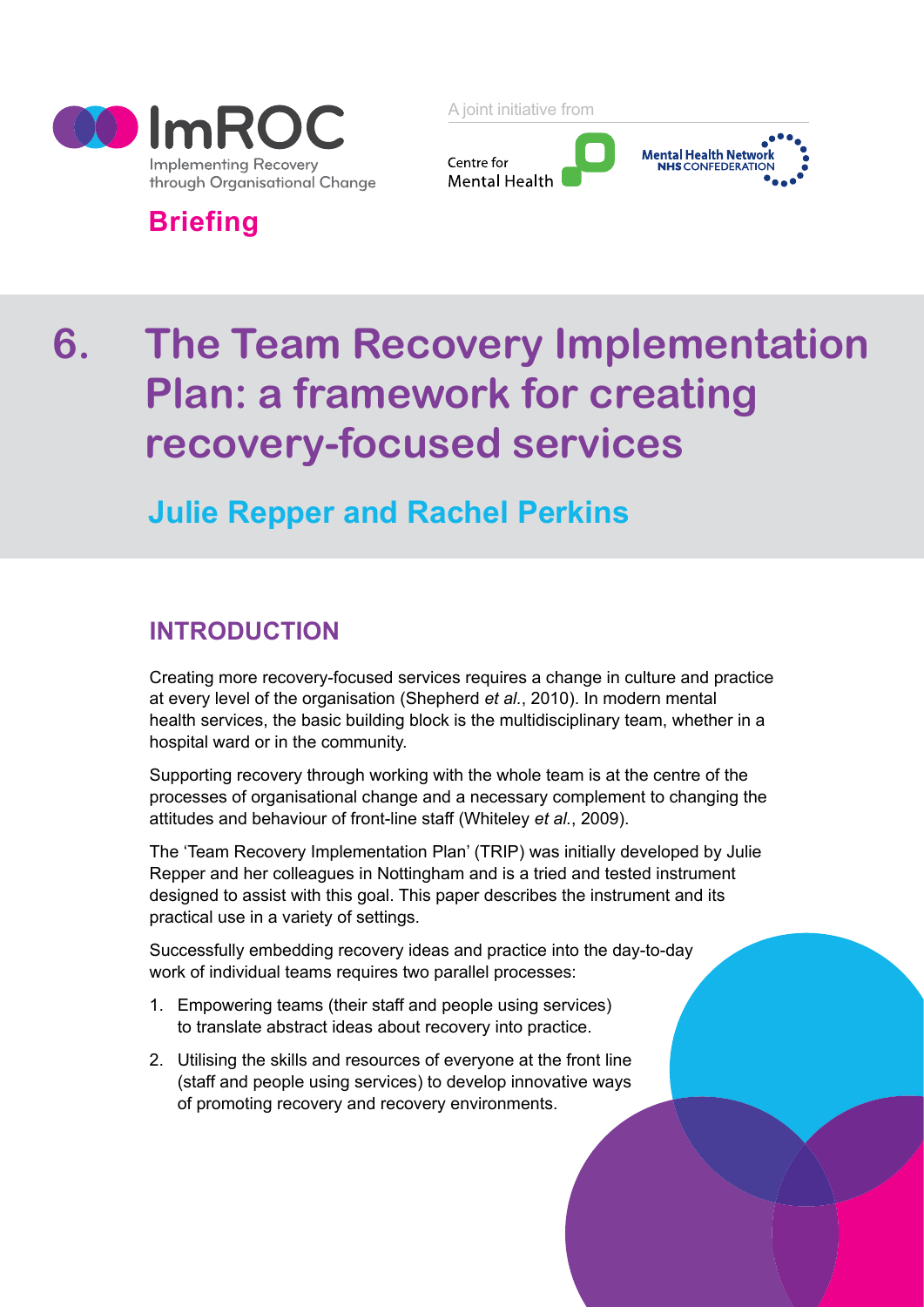The creativity of front line staff can often be stifled by competing demands and directions coming from the top which are not aligned with recovery priorities. Similarly, the skills of people using the services are often underused and undervalued. They are seldom asked what they want staff to do or how they want services to support them, thus excluding them from having a meaningful influence on service design. And they are often not recognised as having a direct role in service delivery.

We are missing a trick here. By bringing together all the creativity and skills of staff and people using services, in both the design and delivery of innovative, recovery-focused services, we double our assets and make 'coproduction' a reality at a grass-roots level.

#### **What is co-production?**

"Co-production ... promotes equal partnership between service workers and those intended to benefit from their services – pooling different kinds of knowledge and skill, and working together... designing and delivering public services in an equal and reciprocal relationship between professionals, people using services, their families and their neighbours." (New Economics Foundation, 2011)

But there is no one way of 'doing' coproduction. It consists of a set of underpinning principles (Cahn, 2004; Boyle *et al.*, 2010; Nesta, 2012). These are identified below:

- Recognising people as assets: building on all the strengths within the team/service by utilising both the expertise of using/ providing services and the other skills, resources and networks that they can bring.
- Mutuality and reciprocity: breaking down barriers, blurring roles, valuing what everyone brings, and enabling staff and people using services to share responsibility for both design and delivery.
- Extending the resource base by engaging peer, personal and professional networks: to build knowledge, and work together to design, deliver and support change.
- Team/services as catalysts for change rather than the creator of change: enabling people to lead their own recovery journey and empowering them to develop a range of resources in peer networks and communities to support these journeys.

The TRIP is based on these ideas and is designed to provide a framework to assist teams to co-produce services that will enhance the experience of people using them and so better facilitate their recovery.

**2**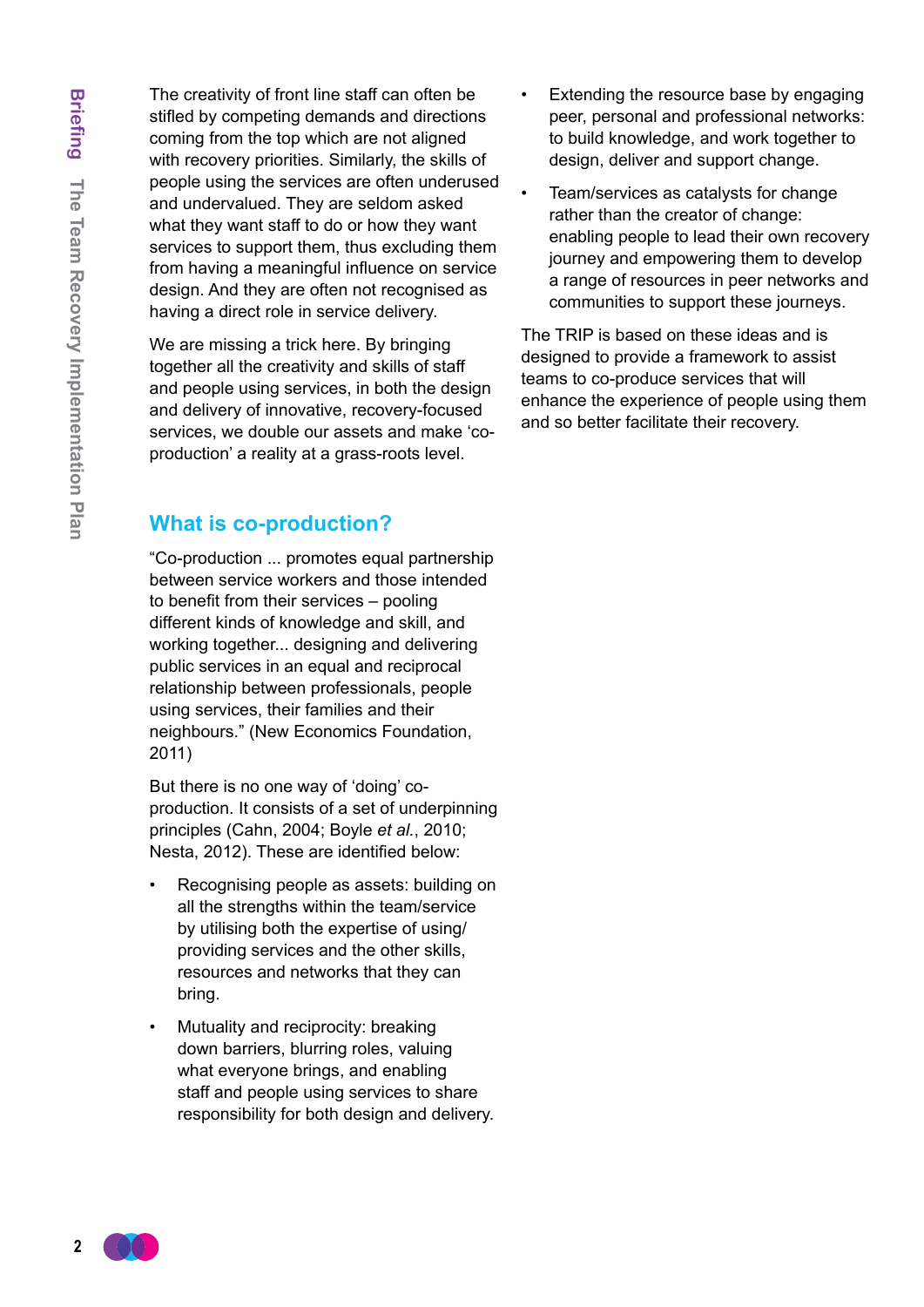## **The Team Recovery Implementation Plan (TRIP)**

Initially developed by Julie Repper and her colleagues at Nottinghamshire Healthcare NHS Trust, the TRIP has been refined through use in the full range of adult mental health services. The aim of TRIP is not to provide a formal assessment device but to initiate a process of discussion, reflection, innovation and development within a team. It is not designed to provide comparison between teams, but to enable teams to co-produce, co-deliver and co-review of actions plans in an ongoing process. It is therefore not a management device: it is an heuristic tool to promote collaborative service development.

#### **The instrument (see Appendix)**

The TRIP comprises four key elements:

- 1. An overview of all the resources that exist within the team ('identifying assets').
- 2. A tool for benchmarking progress in recovery-focused practice.
- 3. A list of the top three priorities for action agreed by everyone involved, together with action plans for future developments.
- 4. A method for systematic review and resetting of goals.

All these elements are 'co-produced' by staff and service users working together. The intention of TRIP is to initiate a process to support a recovery-oriented way of working within the team, based on a shared responsibility for reviewing practice, agreeing areas for development and delivering change. Our experience of using TRIP within at least 15 organisations (statutory and voluntary) has taught us that it is the process of using TRIP, rather than TRIP in and of itself, that is most critical.

#### **The process**

- 1. An overview of all the resources that exist within the team ('identifying assets'). All staff will have mental health experience and training that will, hopefully, be useful; but they will also have 'hidden talents' – e.g. skills and interests in music, sport, cooking, gardening, languages, etc.; lived experience of trauma; an understanding of their own and others' mental health problems; contacts with a range of communities and organisations. This process of asset finding and building among people using the service can involve all the available staff and residents for inpatient wards, but for community teams (with far larger numbers) it may be necessary to use representatives of people using the services who can reflect their diverse views. But it is important to identify and to use this total list of assets and resources to help support the recovery of people being looked after by the team.
- 2. A tool for benchmarking progress in recovery-focused practice. The TRIP provides a series of 'good practice' statements drawn from *Recovery Self Assessment (RSA) – Provider Version* (O'Connell *et al.*, 2005) and *10 Key Organisational Challenges* (SCMH, 2010). These tools invite staff and people using services to consider what the team has already achieved in each area and what remains to be addressed. The benchmarking tool provides a framework for generating these discussions, but it should not limit them. The process involves everyone in discussions about these benchmarking statements and it is useful to rate each on a five point scale to help when deciding upon the importance of each area for future work. Examples of some TRIP benchmarking statements are given in Box 1.

**3**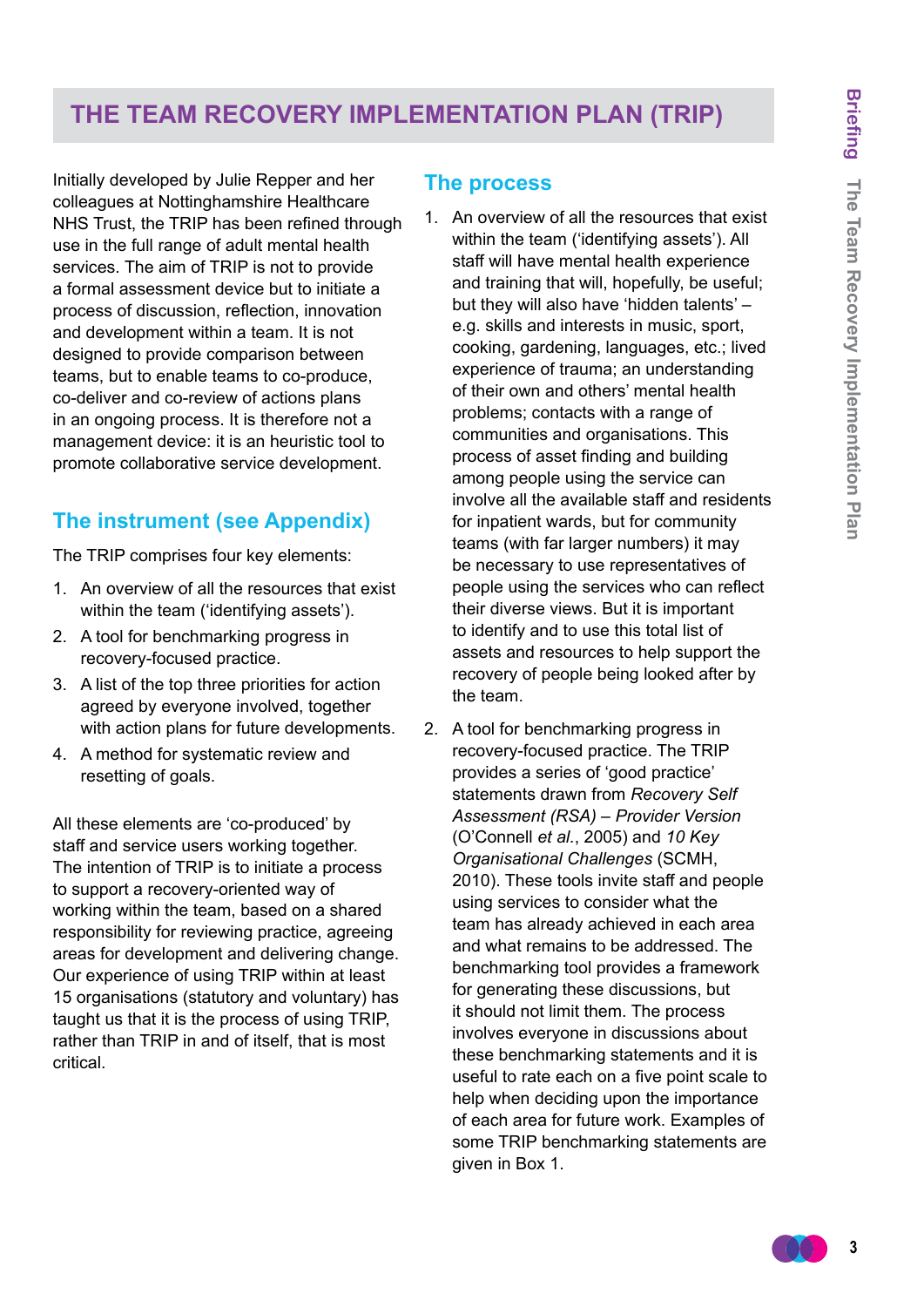- **Briefing** The Team Recovery Implementation Plan **The Team Recovery Implementation Plan**
- 3. A list of the top three priorities for action agreed by everyone involved, together with action plans for future developments. Clearly, it is not possible for a team to do everything at once - a maximum of around three priorities appears to be realistic. These do not have to be the 'worst' areas: quick wins have an important role both in demonstrating achievement and cementing the co-production process. It can also be helpful to think about the twin dimensions of impact and ease of implementation and strike a balance between the two. At least one member of staff and one person using the service should then share responsibility for their implementation. The targets for action must be specific, measurable, achievable, realistic and timely (SMART); identifying what can be achieved by when and how progress will be measured.
- 4. A method for systematic review and resetting of goals. Finally, the team needs to establish forums for reviewing progress, providing support and problemsolving, and holding the joint leads accountable for their actions. Part of an existing meeting like a ward community meeting or a team business meeting can be designated to deliver this function as long as it routinely includes people using the service. Alternatively a new, specific meeting can be created. An annual review beginning again with reviewing assets and benchmarking can then be undertaken to complete the cycle. This gives an opportunity to celebrate success, review priorities and agree new action plans.

#### **Making co-production work**

Too often nowadays, those working in and using front-line mental health services experience decisions being foisted on them from on high and there is a risk that organisation-wide enthusiasm for recoveryfocused transformation of services may result in yet another set of top-down prescriptions that only serve to reinforce the feelings of disempowerment among both staff and

people using services. For co-production to be really effective it is therefore essential that staff at all levels, together with the people using the service, are involved in the process on an equal footing. There must be an opportunity for everyone to discuss their different perspectives about what the team is doing and arrive at a consensus about the current situation and possible directions for development.

Our experience suggests that staff often feel uncomfortable about having open, equal discussions. Too often they feel they must not 'wash their dirty linen in public', and can be defensive when people using services do not appear to understand the constraints and demands under which they have to operate. Staff also sometimes assume that it is their job to sort everything out and fear that these open discussions will lead to demands that they cannot meet. This may stem from traditional approaches to user involvement which have asked people using services what they want with little honest information about the external imperatives and constraints that exist (e.g. externally imposed targets and regulations).

By contrast, the TRIP allows staff and people using the service to come together in a different way: to identify progress, to understand each other's perspectives and constraints, to seek solutions together, and to share responsibility for implementing actions. This is a different way of working together: it is not 'us' involving 'them', it is asking how can we work together. These discussions are often helped by the presence of an external facilitator – either from another team, a local manager, or an external expert - to promote dialogue and mutual understanding. They should not be seen as a one-off exercise.

Whole team recovery away-days can be a productive way of co-producing a team plan. We have successfully run recovery awaydays, which include people using services, in a wide range of services: from wards in special hospitals and forensic services, through acute wards, rehabilitation services, early intervention and crisis services and

**4**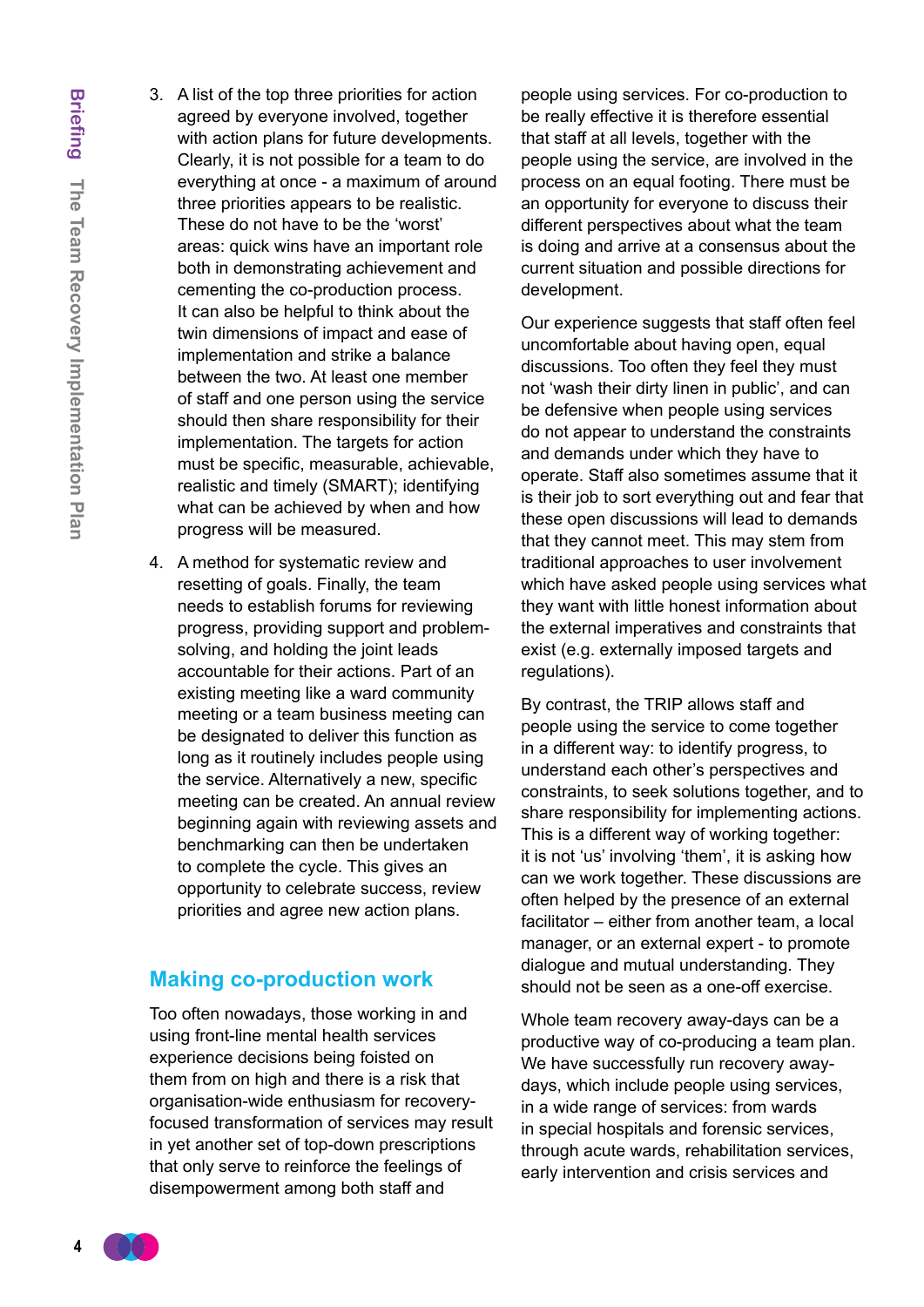#### **Box 1: Examples of TRIP benchmarking statements**

- We help people build and/or keep existing roles, relationships and connections with neighbourhoods and communities of their choice.
- We encourage people to make their own choices and decisions and support them even if we do not agree with them.
- We develop care/support plans and write notes in collaboration with service users focusing on their personal recovery plans and clearly stating plans for meeting their recovery goals.
- We work with service users to understand their perspective on 'risk', negotiate an agreed safety plan and share responsibility for safety (e.g. what the person can do, what staff can do to help).
- We involve significant others in care planning if so desired and use their expertise and insights (e.g. family and friends, peer support workers, advocates, other service providers).
- We provide examples of real success stories, life story books, DVDs, posters, for people to see what is possible and to inspire their hope.
- We offer everyone in our service access to recovery education where ideas about recovery and personal plans can be developed with others including peers who have moved on.
- We support the wellbeing of staff (e.g. wellbeing plans, supervision and appraisal including personal reflections and wellbeing).

community teams. As indicated earlier, for inpatient wards these can involve all staff and residents; for community teams it may be necessary to use representatives of people using the services who can reflect the diverse views of people using the team's services. In some teams, people have been asked to give individual responses to the benchmarks, these can then be collated to help prioritise areas for action; others have used community meetings or team business meetings (with people using the service present) as part of the benchmarking process. Whichever method is used, it is important that people come together to agree priority actions and develop implementation plans.

The process of co-production continues through development and implementation of action plans: the joint leads need to agree who will do what by when and what other expertise (available within, or to, the team) they will draw upon. Responsibility for implementation should then not rest with the staff lead alone, but be shared with a service user lead. Their roles may be different, based on their skills and resources, but they are equally important.

It is important that the development of recovery-focused practice is a live part of the day-to-day work of the team. This is best achieved by a regular forum at which the joint leads report progress and seek the advice and assistance of their colleagues and their networks/contacts. For example, community and team meetings have been used to discuss one priority/action plan per week on a rolling programme.

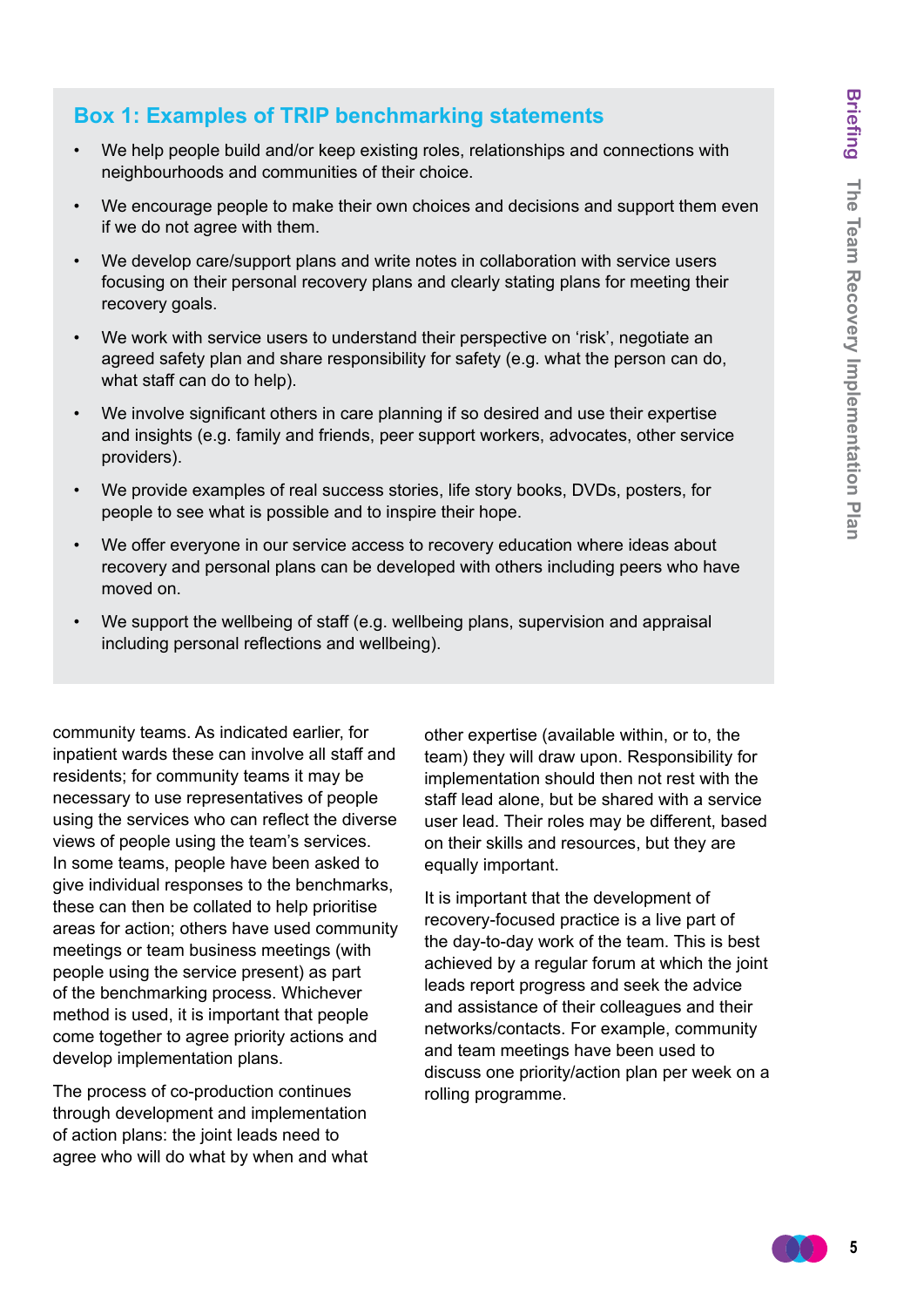# **Examples of the TRIP in Action**

The priorities and action plans of teams have included a wide range of targets:

- Developing personal recovery goals as part of care plans and/or introducing Wellness Recovery Action Plans / personal recovery plans.
- Reviewing team / ward policies, e.g. risk assessment and management.
- Including people using services on staff interview panels.
- Agreeing on shared entries in notes and people having copies of their own session notes. People writing their own summaries and reports for review meetings.
- Improving the ward/team environment, including positive images and hopeful messages about the possibilities of life with a mental health problem, for example making a 'Hope and recovery – what it means to me' pin board.
- Developing a team/ward recovery library, including anthologies of recovery stories.
- Creating information packs (that include recovery stories and 'things I know now that I wish I had known then' tips).
- Co-producing directories of resources, sometimes with 'trip advisor' style ratings.
- Introducing carer recovery and wellbeing packs.

#### **Box 2: Changes brought about through using the TRIP**

At Nottinghamshire Healthcare NHS Trust, B2 acute admission ward in Bassetlaw began to use TRIP in 2008. By 2012, the average benchmarking rating had increased from 1.7 to 3.8. Over the four years of their use, action plans had resulted in many important changes including:

- The development of a self-help library and a visiting 'living library' of people (instead of books) who could recount their personal experience of recovery.
- • Implementation of personal recovery plans for all.
- The local MIND group running a social group on the ward.
- • Co-production of a carers' leaflet and introducing a separate TRIP action plan with families and friends.
- A 'Hope board' of inspiring messages from people using the service.
- People using services and staff who took on joint lead roles were provided with a tailored programme of supervision, training and development.
- • Introduction of protected time for staff to ensure more contact with people using the service.
- Increasing peer input on the ward, including the introduction of a Peer Support Worker.
- Introducing an evaluation of 'levels of coercion' using the scale developed by Szmuckler & Appelbaum (2008).

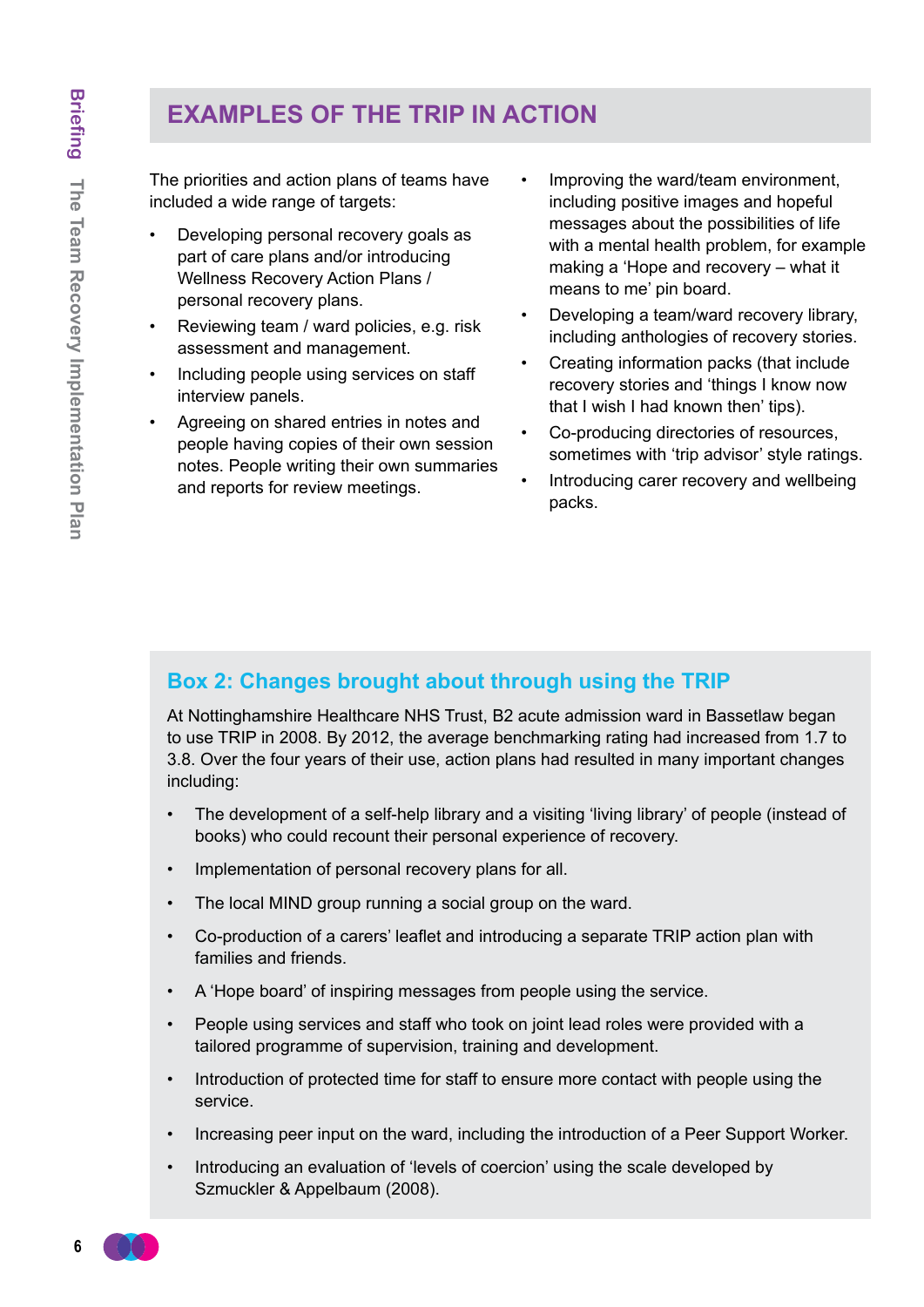- Creating links with community resources and facilities (e.g. open days). Inviting external organisations and agencies to run events.
- Involving others within the mental health service to provide seminars and activities, for example, spirituality and mental health discussions for staff and service users.
- Developing buddy/mentoring systems.
- Introducing peer support workers and volunteers. Facilitating peer networks.
- Co-producing and co-delivering 'safe dating' and other courses in conjunction with recovery colleges.
- Celebrating moving on and 'graduation' from the team or ward with parties, good luck cards etc.
- Inviting former service users back to share their experience of the benefits and challenges of moving on.

Some practical examples of using the TRIP are shown in Box 2.

Nottinghamshire Healthcare Trust has used the TRIP as a means of enabling all clinical teams to work with the people using their services to identify their own, recovery focused priorities and to develop their own ways of addressing them. All teams are included in the transformation of the organisation and they each now annually benchmark their practice against the TRIP statements, progressively working towards their own recovery priorities. In this way the process can drive practice throughout the whole organisation.

While it is neither helpful nor accurate to compare teams in terms of the scores they award themselves, it has been helpful to aggregate data collected from teams across the Trust to identify the recovery focused practices that are considered to be most and least well developed. For example, 'supporting family and friends' seemed well developed; while 'collaborative note writing' was not. This exercise also identified recruiting peer workers as the most powerful innovation in driving change within teams (see Repper, 2013).

Central and North West London Foundation Trust have extended the use of TRIP beyond individual teams by using it as the basis for a recovery quality target (CQUIN). Teams were required to complete a TRIP and identify three team priorities which were then collated across service lines and progress monitored by commissioners. This moved away from the usual uniform target expected across all services, towards an individually tailored target developed by front-line staff and service users thus ensuring local relevance and ownership within an overarching, recovery focused framework.

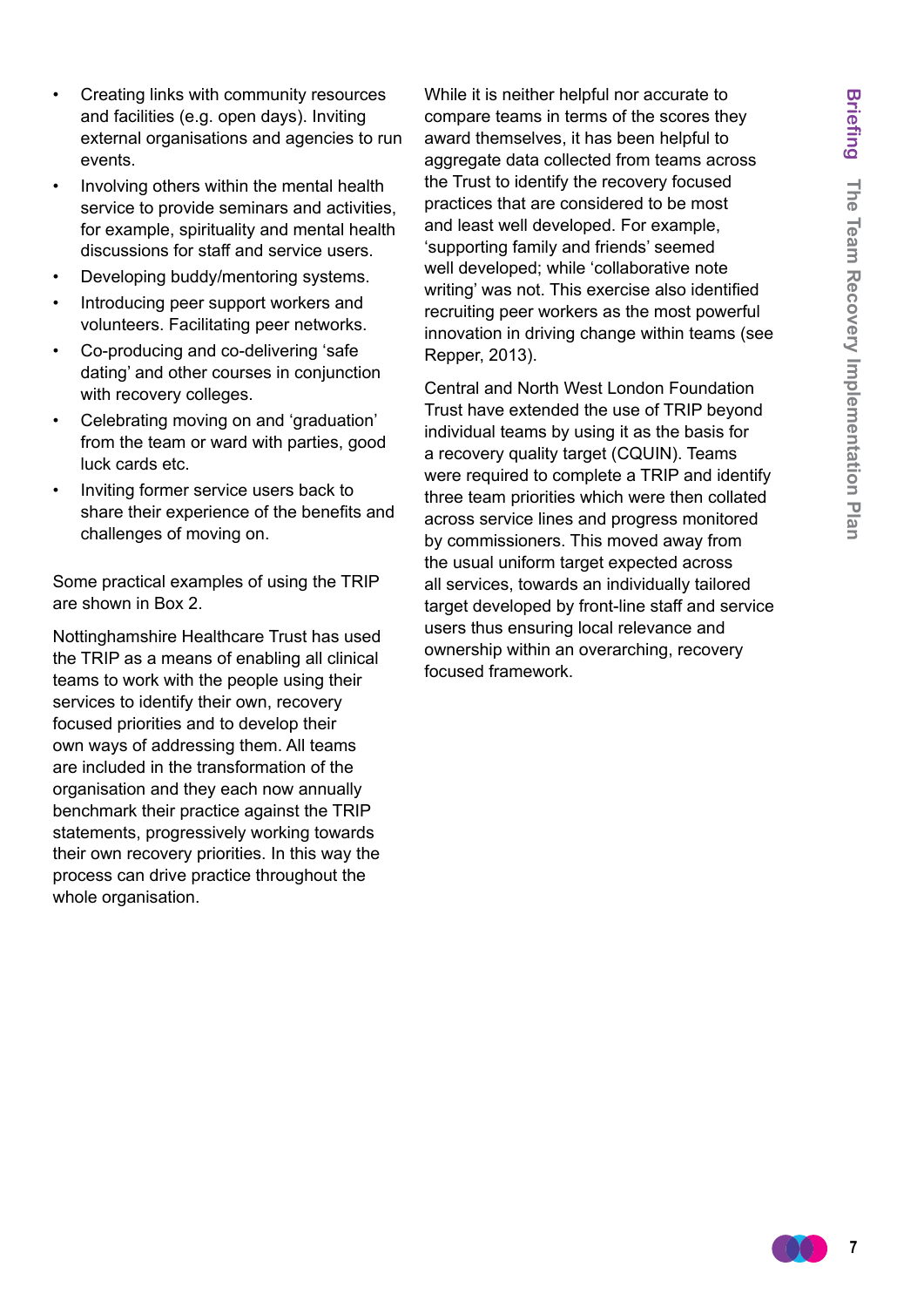#### **Box 3: Using the TRIP in West London**

At West London Mental Health NHS Trust, the Aurora Ward (a female forensic admission ward) began to use TRIP in 2011. Their initial action plan, supplemented by a range of other initiatives deriving from their weekly progress reviews in community meetings between 2011 and 2012, included:

- • The collection of recovery stories,
- • The co-production of 'ward house rules',
- • Communal meals,
- The marking of beginnings and endings: welcome meetings and parties when someone was moving on,
- • Recovery sessions,
- Ward round self-reporting.

The impact of these, and the process of joint working between staff and residents that it promoted, improved the experience of the ward for everyone. Between 2011 and 2012:

- • Incidents of self-injury fell from 39 to 8,
- • Hours spent in seclusion fell from 987 to 483,
- The number of residents who moved on increased from 3 to 14,
- • Staff sickness absence decreased from 10.4 To 4.66,
- Physical assaults of staff by patients decreased from 34 to 27.

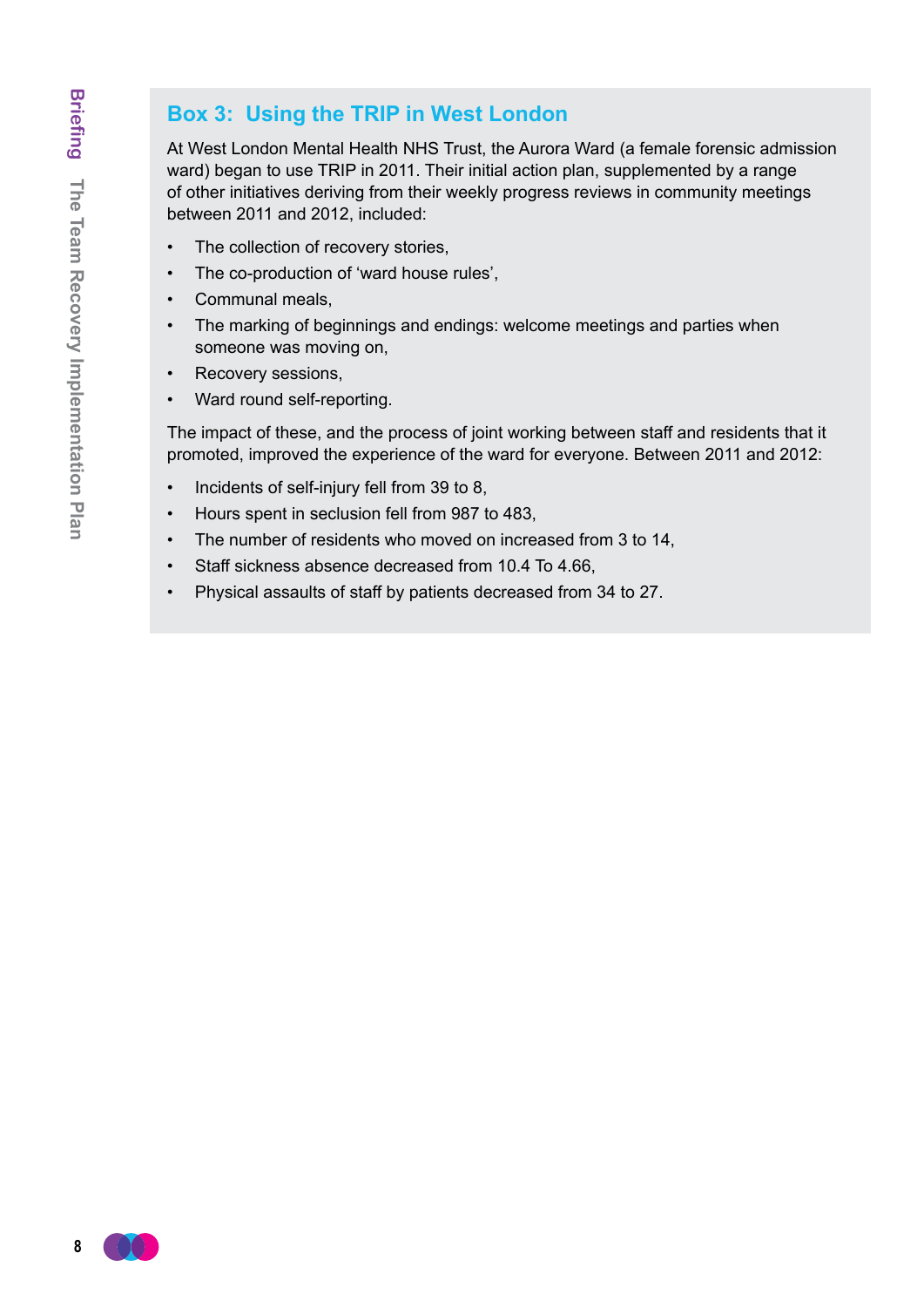## **conclusion**

Recovery is founded on the narratives of lived experience and these frequently emphasise the importance – for good or ill – of relationships at the front-line. Indeed, the need to change the nature of day-to-day interactions and relationships is the first of the ImROC programme's *10 Key Organisational Challenges*. But such changes cannot be achieved by training alone – they require local ownership, co-production, the involvement of staff and line managers, and a culture of innovation that can harness expertise and creativity across the organisation in order to create an environment in which all can grow and flourish. As Patricia Deegan noted nearly 20 years ago, "We are learning that the environment around people must change if we are to be expected to grow into the fullness of the person who, like a small seed, is waiting to emerge from within each of us … How do we create hope filled, humanised environments and relationships in which people can grow?" (Deegan, 1996).

But services cannot make people recover. Neither can service directors make the work of their staff recovery-focused. What they can do is to nurture the wealth of knowledge, resourcefulness and ingenuity that exists among front-line staff and people using services and empower them to co-create

their own solutions. Recovery is about recognising and building on these strengths and possibilities and the creation of recoveryfocused services can only be achieved by valuing the assets and ingenuity of all, whatever their formal 'position' in service hierarchies. The TRIP provides a framework that capitalises on the resources of people using services and the staff they see on a day-to-day basis in order to co-produce the fertile environment in which both can grow.

The TRIP is most effective when it is used in the context of an organisation that is committed to creating a recovery-focused culture. There needs to be an overarching recovery strategy, supported by training and awareness-raising for staff, people using services and those close to them. Within this context, the TRIP becomes the way in which individual teams can make recovery a reality at the front-line. However, it can only be one element in the strategy for organisational change.

The 'Team Recovery Implementation Plan' is reproduced in the Appendix and can be downloaded from www.imroc.org/resources.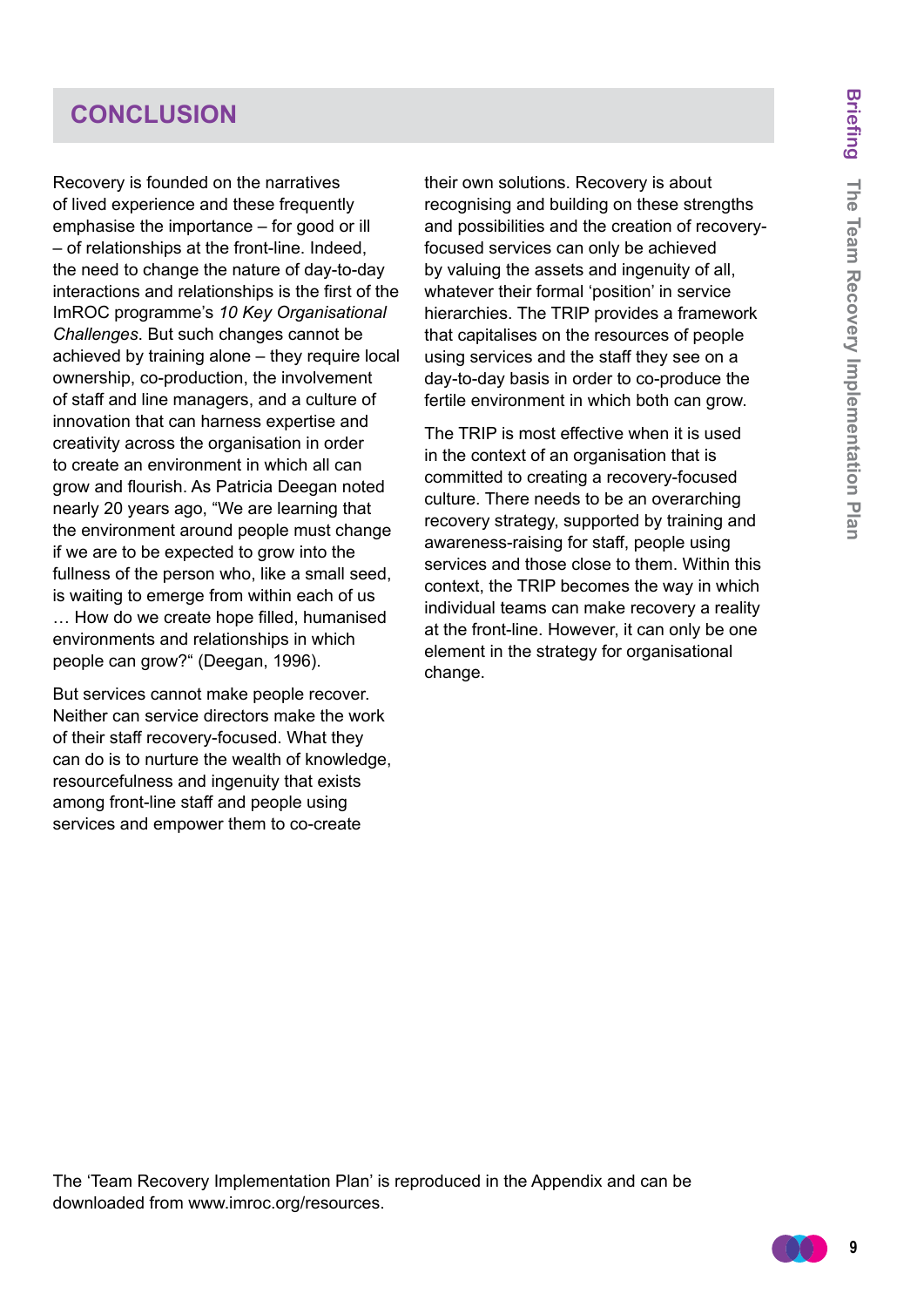#### **References**

Boyle, D., Coote, A., Sherwood, C. & Slay, J. (2010) *Right Here, Right Now.Taking coproduction into the mainstream*. London: NEF/ Nesta.

Cahn, E.S. (2004) *No More Throw-Away People: The co-production imperative.* Washington DC: Essential Books.

Deegan, P. E. (1996) *Recovery and the Conspiracy of Hope.* Paper presented at The Sixth Annual Mental Health Services Conference of Australia and New Zealand, Brisbane, Australia.

Nesta (2012) *Working towards People Powered Health. Insights from Practitioners.* London: Nesta.

New Economics Foundation (2011) *In This Together. Building knowledge about coproduction*. London: NEF.

O'Connell, M., Tondora, J., Croog, G., Evans, A. & Davidson, L. (2005) From rhetoric to routine: assessing perceptions of recoveryoriented practices in a state mental health and addiction system. *Psychiatric Rehabilitation Journal*, **28**, pp 378-86.

Repper, J. (2013) *Peer Support Workers: Theory and Practice*. ImROC Briefing paper 5. London: Centre for Mental Health.

Shepherd, G., Boardman, J. & Burns, M. (2010) *Implementing Recovery. A methodology for organisational change.* London: Sainsbury Centre for Mental Health.

Szmukler, G. & Applebaum, P. (2008) Treatment pressures, leverage, coercion and compulsion in mental health care. *Journal of Mental Health*, **17**, pp 233-44.

Whitley, R., Gingerich, S., Lutz, W. & Mueser, K. (2009) Implementing the illness management and recovery program in community mental health settings: facilitators and barriers. *Psychiatric Services*, **60**, pp 202- 209.

#### **Acknowledgements**

Advances in recovery-focused practice arise from collaborative partnerships between individuals and organisations. The ImROC briefing papers draw upon this work. Each paper is written by those members of the project team best placed lead on the topic, together with contributions from others.

In this case, we particularly wish to acknowledge the contribution of those whose work on the co-production of care using instruments like the Team Recovery Implementation Plan (TRIP) has inspired and informed the field. Thanks for the support of the many clinical teams who have tried, tested and developed the tool in Nottinghamshire Health NHS Trust, and particularly the leadership of Beverley Johnson and Simon Barnitt.

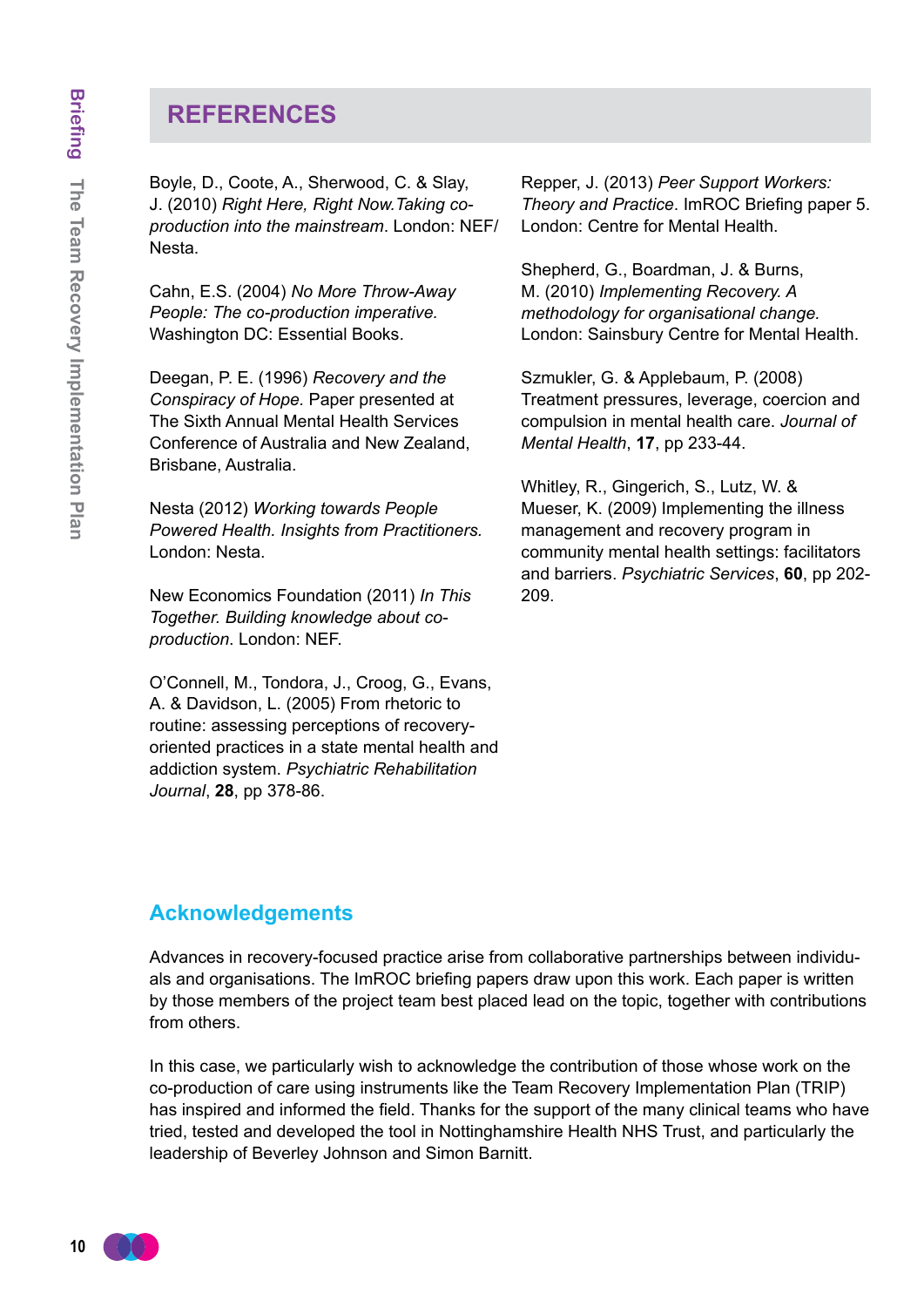# **The Team Recovery Implementation Plan**

You can download an editable word version of this plan from www.imroc.org/media/publications.